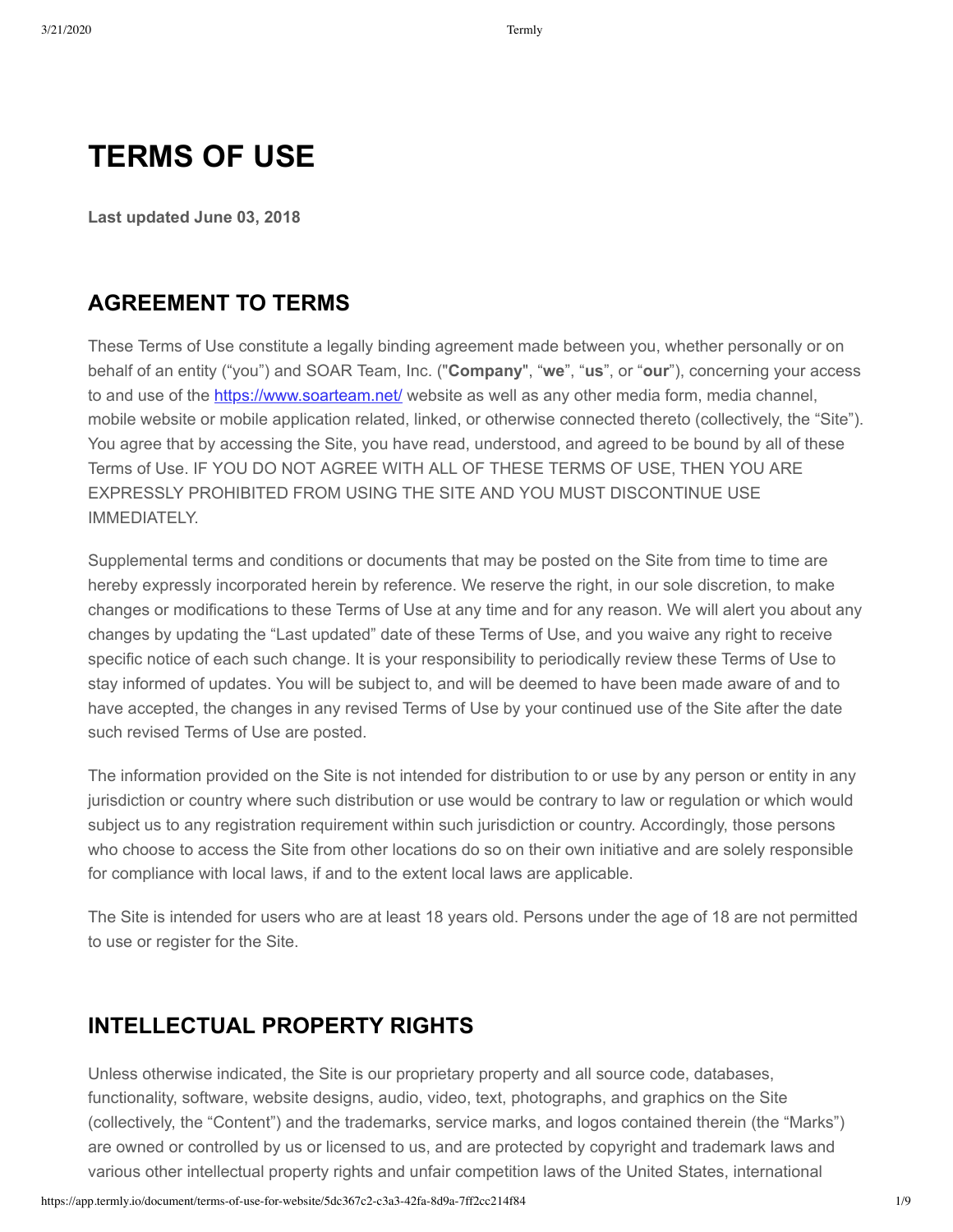copyright laws, and international conventions. The Content and the Marks are provided on the Site "AS IS" for your information and personal use only. Except as expressly provided in these Terms of Use, no part of the Site and no Content or Marks may be copied, reproduced, aggregated, republished, uploaded, posted, publicly displayed, encoded, translated, transmitted, distributed, sold, licensed, or otherwise exploited for any commercial purpose whatsoever, without our express prior written permission.

Provided that you are eligible to use the Site, you are granted a limited license to access and use the Site and to download or print a copy of any portion of the Content to which you have properly gained access solely for your personal, non-commercial use. We reserve all rights not expressly granted to you in and to the Site, the Content and the Marks.

## **USER REPRESENTATIONS**

By using the Site, you represent and warrant that: (1) you have the legal capacity and you agree to comply with these Terms of Use; (2) you are not a minor in the jurisdiction in which you reside; (3) you will not access the Site through automated or non-human means, whether through a bot, script, or otherwise; (4) you will not use the Site for any illegal or unauthorized purpose; and (5) your use of the Site will not violate any applicable law or regulation.

If you provide any information that is untrue, inaccurate, not current, or incomplete, we have the right to suspend or terminate your account and refuse any and all current or future use of the Site (or any portion thereof).

## **PROHIBITED ACTIVITIES**

You may not access or use the Site for any purpose other than that for which we make the Site available. The Site may not be used in connection with any commercial endeavors except those that are specifically endorsed or approved by us.

As a user of the Site, you agree not to:

## **USER GENERATED CONTRIBUTIONS**

The Site does not offer users to submit or post content. We may provide you with the opportunity to create, submit, post, display, transmit, perform, publish, distribute, or broadcast content and materials to us or on the Site, including but not limited to text, writings, video, audio, photographs, graphics, comments, suggestions, or personal information or other material (collectively, "Contributions"). Contributions may be viewable by other users of the Site and through third-party websites. As such, any Contributions you transmit may be treated in accordance with the Site Privacy Policy. When you create or make available any Contributions, you thereby represent and warrant that:

1. The creation, distribution, transmission, public display, or performance, and the accessing, downloading, or copying of your Contributions do not and will not infringe the proprietary rights, including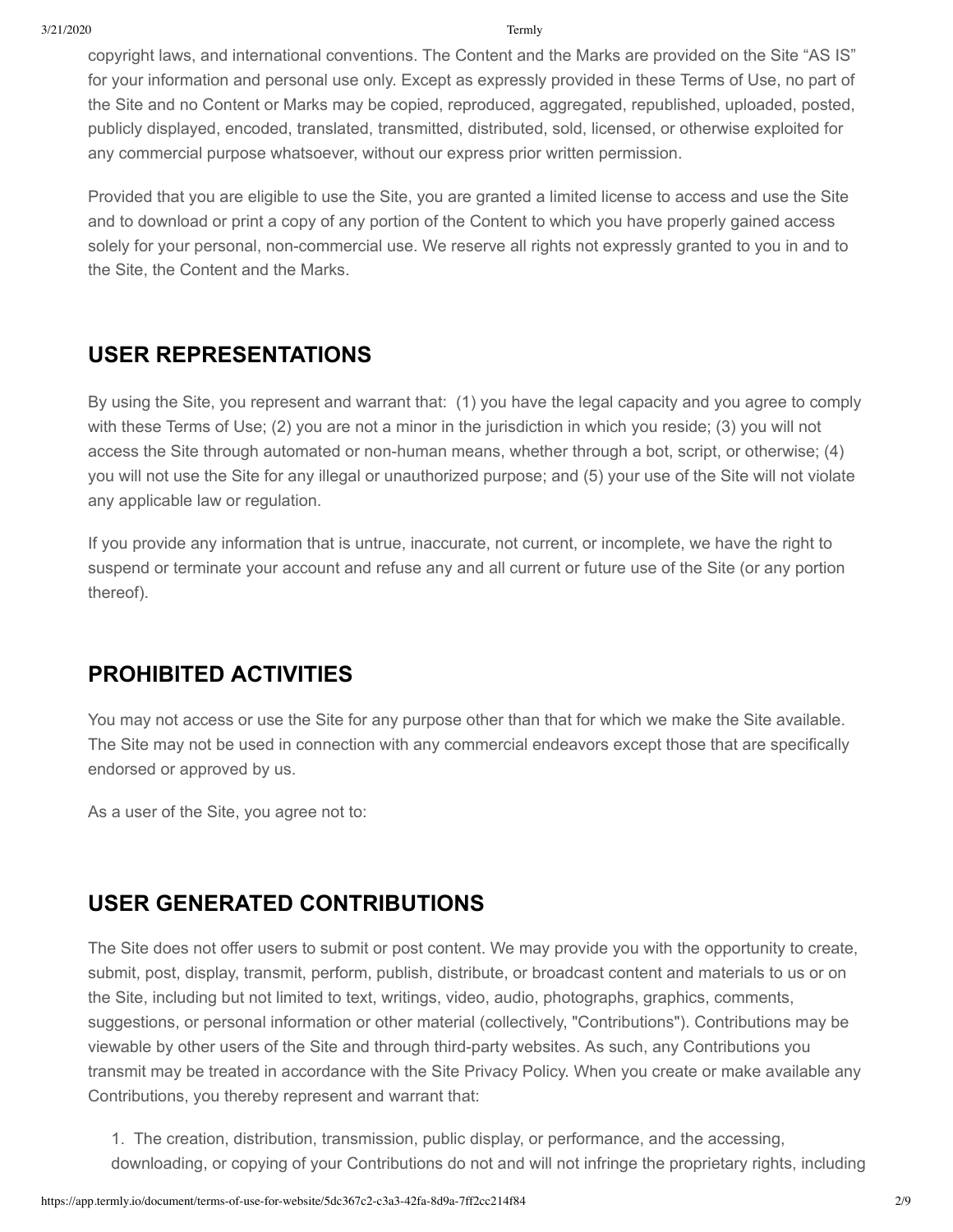but not limited to the copyright, patent, trademark, trade secret, or moral rights of any third party.

2. You are the creator and owner of or have the necessary licenses, rights, consents, releases, and permissions to use and to authorize us, the Site, and other users of the Site to use your Contributions in any manner contemplated by the Site and these Terms of Use.

3. You have the written consent, release, and/or permission of each and every identifiable individual person in your Contributions to use the name or likeness of each and every such identifiable individual person to enable inclusion and use of your Contributions in any manner contemplated by the Site and these Terms of Use.

4. Your Contributions are not false, inaccurate, or misleading.

5. Your Contributions are not unsolicited or unauthorized advertising, promotional materials, pyramid schemes, chain letters, spam, mass mailings, or other forms of solicitation.

6. Your Contributions are not obscene, lewd, lascivious, filthy, violent, harassing, libelous, slanderous, or otherwise objectionable (as determined by us).

7. Your Contributions do not ridicule, mock, disparage, intimidate, or abuse anyone.

8. Your Contributions do not advocate the violent overthrow of any government or incite, encourage, or threaten physical harm against another.

9. Your Contributions do not violate any applicable law, regulation, or rule.

10. Your Contributions do not violate the privacy or publicity rights of any third party.

11. Your Contributions do not contain any material that solicits personal information from anyone under the age of 18 or exploits people under the age of 18 in a sexual or violent manner.

12. Your Contributions do not violate any applicable law concerning child pornography, or otherwise intended to protect the health or well-being of minors;

13. Your Contributions do not include any offensive comments that are connected to race, national origin, gender, sexual preference, or physical handicap.

14. Your Contributions do not otherwise violate, or link to material that violates, any provision of these Terms of Use, or any applicable law or regulation.

Any use of the Site in violation of the foregoing violates these Terms of Use and may result in, among other things, termination or suspension of your rights to use the Site.

### **CONTRIBUTION LICENSE**

You and the Site agree that we may access, store, process, and use any information and personal data that you provide following the terms of the Privacy Policy and your choices (including settings).

By submitting suggestions or other feedback regarding the Site, you agree that we can use and share such feedback for any purpose without compensation to you.

We do not assert any ownership over your Contributions. You retain full ownership of all of your Contributions and any intellectual property rights or other proprietary rights associated with your Contributions. We are not liable for any statements or representations in your Contributions provided by you in any area on the Site. You are solely responsible for your Contributions to the Site and you expressly agree to exonerate us from any and all responsibility and to refrain from any legal action against us regarding your Contributions.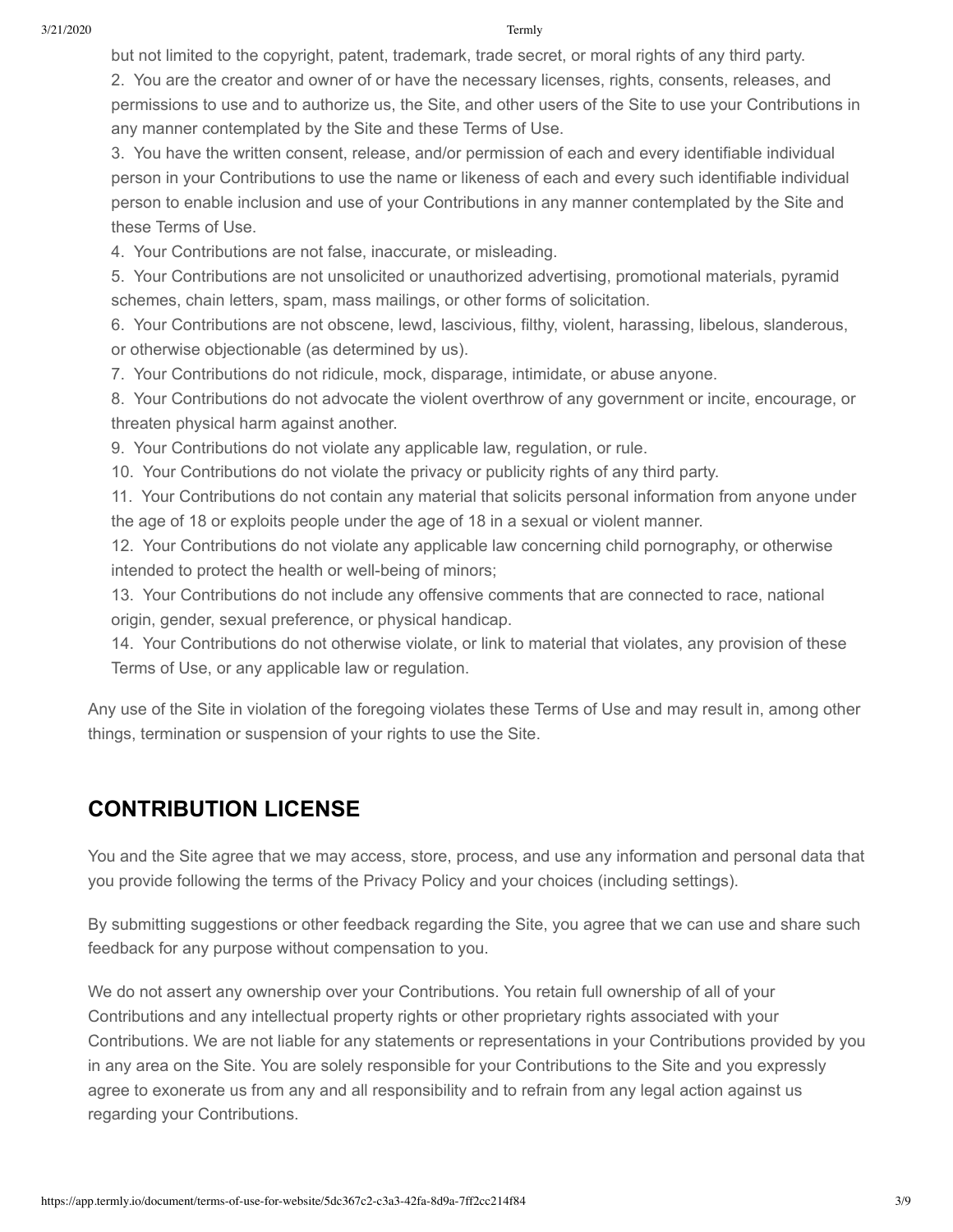### **SUBMISSIONS**

You acknowledge and agree that any questions, comments, suggestions, ideas, feedback, or other information regarding the Site ("Submissions") provided by you to us are non-confidential and shall become our sole property. We shall own exclusive rights, including all intellectual property rights, and shall be entitled to the unrestricted use and dissemination of these Submissions for any lawful purpose, commercial or otherwise, without acknowledgment or compensation to you. You hereby waive all moral rights to any such Submissions, and you hereby warrant that any such Submissions are original with you or that you have the right to submit such Submissions. You agree there shall be no recourse against us for any alleged or actual infringement or misappropriation of any proprietary right in your Submissions.

## **THIRD-PARTY WEBSITE AND CONTENT**

The Site may contain (or you may be sent via the Site) links to other websites ("Third-Party Websites") as well as articles, photographs, text, graphics, pictures, designs, music, sound, video, information, applications, software, and other content or items belonging to or originating from third parties ("Third-Party Content"). Such Third-Party Websites and Third-Party Content are not investigated, monitored, or checked for accuracy, appropriateness, or completeness by us, and we are not responsible for any Third-Party Websites accessed through the Site or any Third-Party Content posted on, available through, or installed from the Site, including the content, accuracy, offensiveness, opinions, reliability, privacy practices, or other policies of or contained in the Third-Party Websites or the Third-Party Content. Inclusion of, linking to, or permitting the use or installation of any Third-Party Websites or any Third-Party Content does not imply approval or endorsement thereof by us. If you decide to leave the Site and access the Third-Party Websites or to use or install any Third-Party Content, you do so at your own risk, and you should be aware these Terms of Use no longer govern. You should review the applicable terms and policies, including privacy and data gathering practices, of any website to which you navigate from the Site or relating to any applications you use or install from the Site. Any purchases you make through Third-Party Websites will be through other websites and from other companies, and we take no responsibility whatsoever in relation to such purchases which are exclusively between you and the applicable third party. You agree and acknowledge that we do not endorse the products or services offered on Third-Party Websites and you shall hold us harmless from any harm caused by your purchase of such products or services. Additionally, you shall hold us harmless from any losses sustained by you or harm caused to you relating to or resulting in any way from any Third-Party Content or any contact with Third-Party Websites.

#### **SITE MANAGEMENT**

We reserve the right, but not the obligation, to: (1) monitor the Site for violations of these Terms of Use; (2) take appropriate legal action against anyone who, in our sole discretion, violates the law or these Terms of Use, including without limitation, reporting such user to law enforcement authorities; (3) in our sole discretion and without limitation, refuse, restrict access to, limit the availability of, or disable (to the extent technologically feasible) any of your Contributions or any portion thereof; (4) in our sole discretion and without limitation, notice, or liability, to remove from the Site or otherwise disable all files and content that are excessive in size or are in any way burdensome to our systems; and (5) otherwise manage the Site in a manner designed to protect our rights and property and to facilitate the proper functioning of the Site.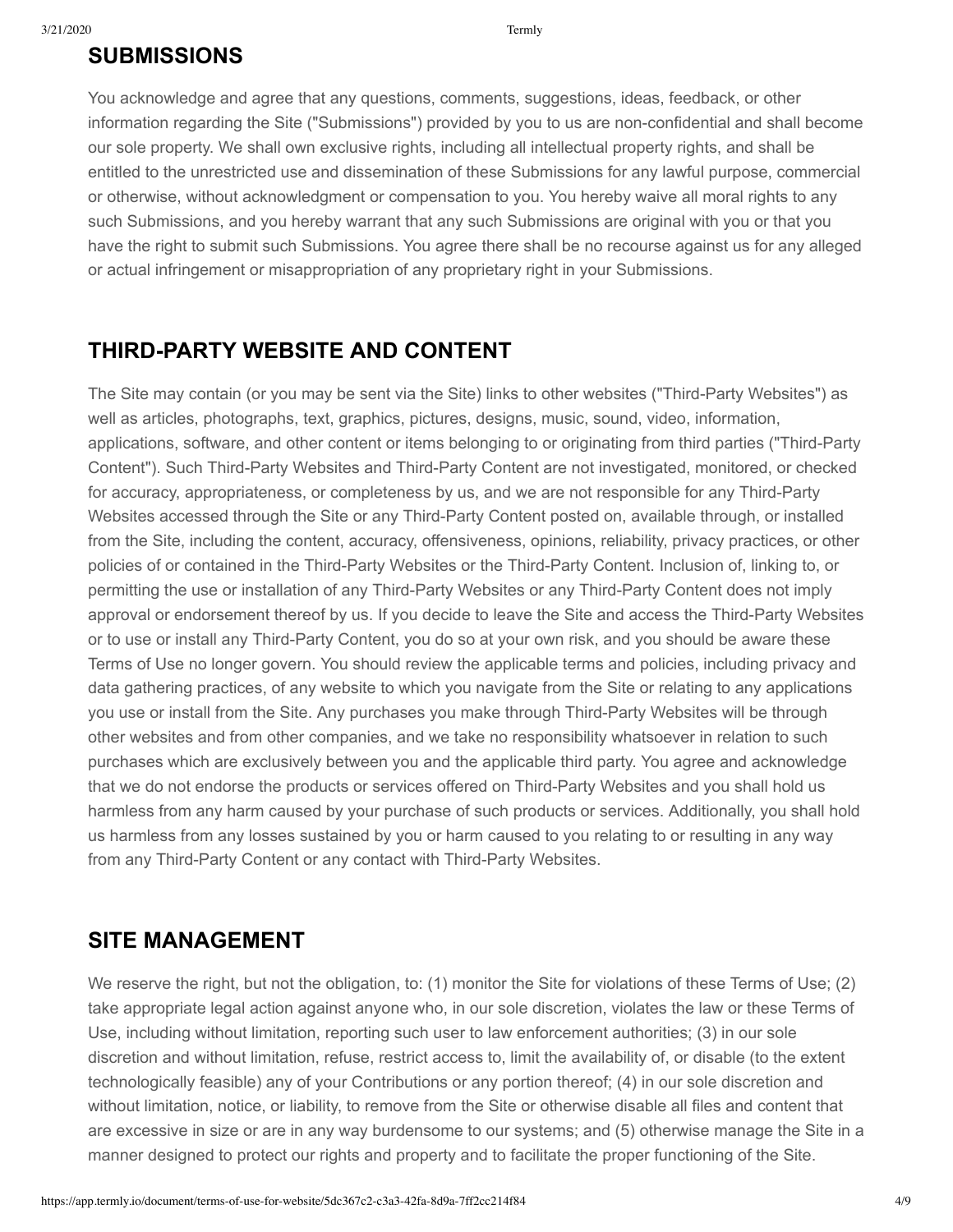## **PRIVACY POLICY**

We care about data privacy and security. Please review our Privacy

Policy: **<https://app.termly.io/document/privacy-policy/faef6dae-b3f6-4cb6-b463-3b478c9c92a1>**. By using the Site, you agree to be bound by our Privacy Policy, which is incorporated into these Terms of Use. Please be advised the Site is hosted in  $\qquad \qquad$  If you access the Site from any other region of the world with laws or other requirements governing personal data collection, use, or disclosure that differ from applicable laws in  $\Box$ , then through your continued use of the Site, you are transferring your data to \_\_\_\_\_\_\_\_\_\_, and you agree to have your data transferred to and processed in \_\_\_\_\_\_\_\_\_\_.

### **TERM AND TERMINATION**

These Terms of Use shall remain in full force and effect while you use the Site. WITHOUT LIMITING ANY OTHER PROVISION OF THESE TERMS OF USE, WE RESERVE THE RIGHT TO, IN OUR SOLE DISCRETION AND WITHOUT NOTICE OR LIABILITY, DENY ACCESS TO AND USE OF THE SITE (INCLUDING BLOCKING CERTAIN IP ADDRESSES), TO ANY PERSON FOR ANY REASON OR FOR NO REASON, INCLUDING WITHOUT LIMITATION FOR BREACH OF ANY REPRESENTATION, WARRANTY, OR COVENANT CONTAINED IN THESE TERMS OF USE OR OF ANY APPLICABLE LAW OR REGULATION. WE MAY TERMINATE YOUR USE OR PARTICIPATION IN THE SITE OR DELETE ANY CONTENT OR INFORMATION THAT YOU POSTED AT ANY TIME, WITHOUT WARNING, IN OUR SOLE DISCRETION.

If we terminate or suspend your account for any reason, you are prohibited from registering and creating a new account under your name, a fake or borrowed name, or the name of any third party, even if you may be acting on behalf of the third party. In addition to terminating or suspending your account, we reserve the right to take appropriate legal action, including without limitation pursuing civil, criminal, and injunctive redress.

## **MODIFICATIONS AND INTERRUPTIONS**

We reserve the right to change, modify, or remove the contents of the Site at any time or for any reason at our sole discretion without notice. However, we have no obligation to update any information on our Site. We also reserve the right to modify or discontinue all or part of the Site without notice at any time. We will not be liable to you or any third party for any modification, price change, suspension, or discontinuance of the Site.

We cannot guarantee the Site will be available at all times. We may experience hardware, software, or other problems or need to perform maintenance related to the Site, resulting in interruptions, delays, or errors. We reserve the right to change, revise, update, suspend, discontinue, or otherwise modify the Site at any time or for any reason without notice to you. You agree that we have no liability whatsoever for any loss, damage, or inconvenience caused by your inability to access or use the Site during any downtime or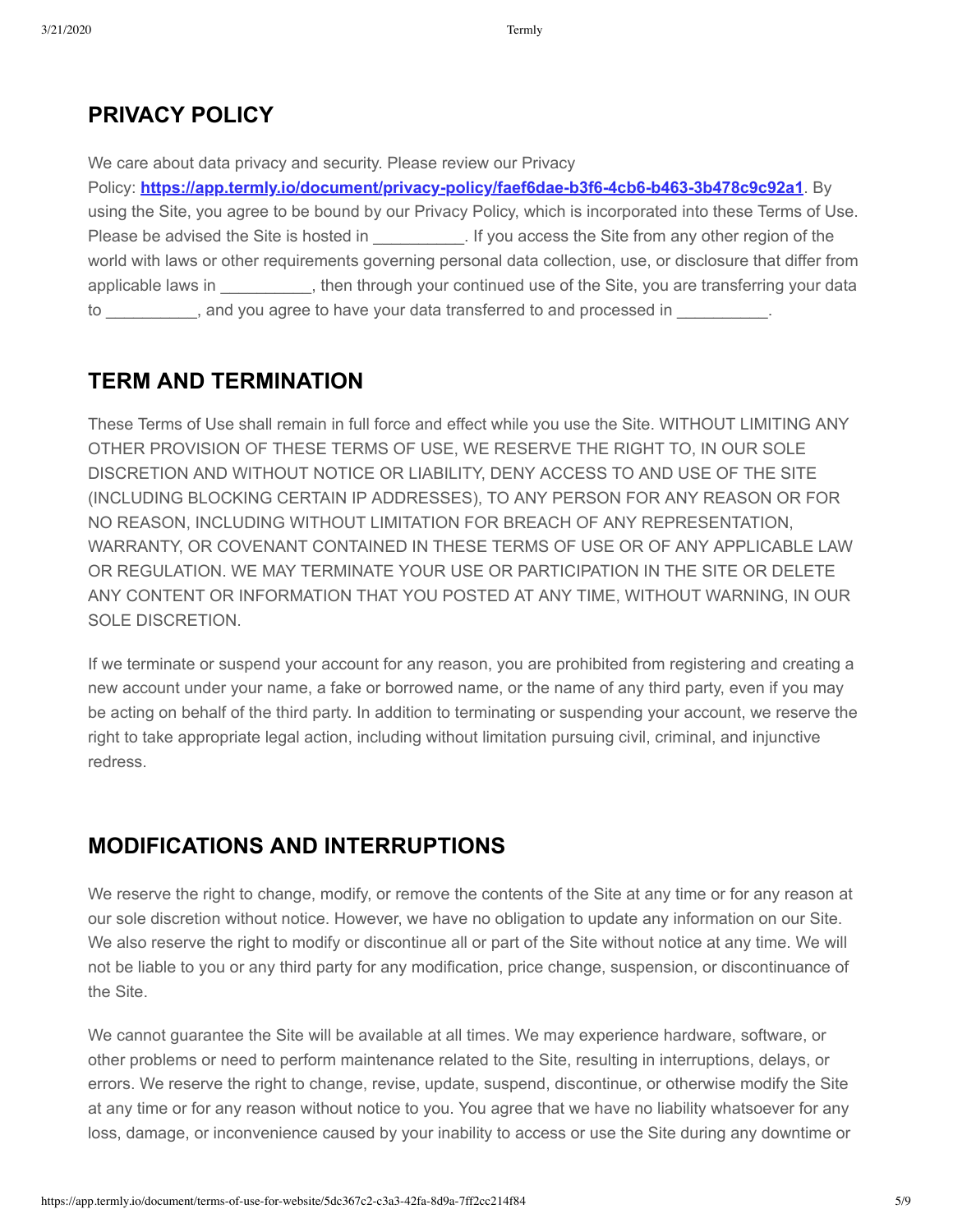discontinuance of the Site. Nothing in these Terms of Use will be construed to obligate us to maintain and support the Site or to supply any corrections, updates, or releases in connection therewith.

### **GOVERNING LAW**

These Terms shall be governed by and defined following the laws of These Terms shall be governed by and defined following the laws of yourself irrevocably consent that the courts of \_\_\_\_\_\_\_\_\_\_\_\_\_\_\_\_\_\_\_\_\_\_\_\_\_\_\_\_\_\_\_\_\_<br>shall have exclusive jurisdiction to resolve any dispute which may arise in connection with these terms.

## **DISPUTE RESOLUTION**

#### **Binding Arbitration**

Any dispute arising out of or in connection with this contract, including any question regarding its existence, validity or termination, shall be referred to and finally resolved by the International Commercial Arbitration Court under the European Arbitration Chamber (Belgium, Brussels, Avenue Louise, 146) according to the Rules of this ICAC, which, as a result of referring to it, is considered as the part of this clause. The number of arbitrators shall be \_\_\_\_\_\_\_\_\_\_. The seat, or legal place, of arbitration shall be \_\_\_\_\_\_\_\_\_\_. The language of the proceedings shall be \_\_\_\_\_\_\_\_\_\_\_. The governing law of the contract shall be the substantive law of  $\qquad \qquad$ .

#### **Restrictions**

The Parties agree that any arbitration shall be limited to the Dispute between the Parties individually. To the full extent permitted by law, (a) no arbitration shall be joined with any other proceeding; (b) there is no right or authority for any Dispute to be arbitrated on a class-action basis or to utilize class action procedures; and (c) there is no right or authority for any Dispute to be brought in a purported representative capacity on behalf of the general public or any other persons.

#### **Exceptions to Arbitration**

The Parties agree that the following Disputes are not subject to the above provisions concerning binding arbitration: (a) any Disputes seeking to enforce or protect, or concerning the validity of, any of the intellectual property rights of a Party; (b) any Dispute related to, or arising from, allegations of theft, piracy, invasion of privacy, or unauthorized use; and (c) any claim for injunctive relief. If this provision is found to be illegal or unenforceable, then neither Party will elect to arbitrate any Dispute falling within that portion of this provision found to be illegal or unenforceable and such Dispute shall be decided by a court of competent jurisdiction within the courts listed for jurisdiction above, and the Parties agree to submit to the personal jurisdiction of that court.

## **CORRECTIONS**

There may be information on the Site that contains typographical errors, inaccuracies, or omissions, including descriptions, pricing, availability, and various other information. We reserve the right to correct any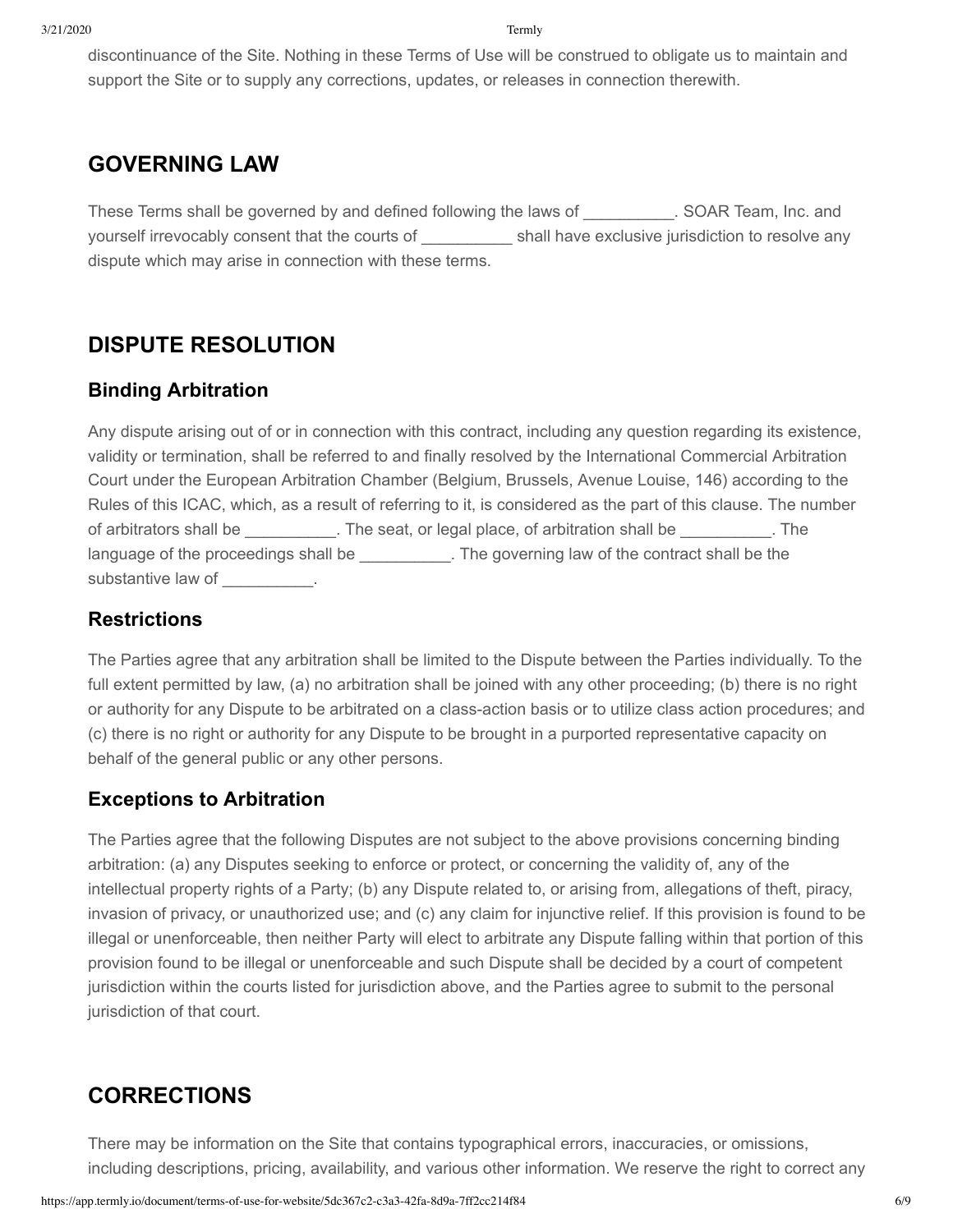errors, inaccuracies, or omissions and to change or update the information on the Site at any time, without prior notice.

#### **DISCLAIMER**

THE SITE IS PROVIDED ON AN AS-IS AND AS-AVAILABLE BASIS. YOU AGREE THAT YOUR USE OF THE SITE AND OUR SERVICES WILL BE AT YOUR SOLE RISK. TO THE FULLEST EXTENT PERMITTED BY LAW, WE DISCLAIM ALL WARRANTIES, EXPRESS OR IMPLIED, IN CONNECTION WITH THE SITE AND YOUR USE THEREOF, INCLUDING, WITHOUT LIMITATION, THE IMPLIED WARRANTIES OF MERCHANTABILITY, FITNESS FOR A PARTICULAR PURPOSE, AND NON-INFRINGEMENT. WE MAKE NO WARRANTIES OR REPRESENTATIONS ABOUT THE ACCURACY OR COMPLETENESS OF THE SITE'S CONTENT OR THE CONTENT OF ANY WEBSITES LINKED TO THE SITE AND WE WILL ASSUME NO LIABILITY OR RESPONSIBILITY FOR ANY (1) ERRORS, MISTAKES, OR INACCURACIES OF CONTENT AND MATERIALS, (2) PERSONAL INJURY OR PROPERTY DAMAGE, OF ANY NATURE WHATSOEVER, RESULTING FROM YOUR ACCESS TO AND USE OF THE SITE, (3) ANY UNAUTHORIZED ACCESS TO OR USE OF OUR SECURE SERVERS AND/OR ANY AND ALL PERSONAL INFORMATION AND/OR FINANCIAL INFORMATION STORED THEREIN, (4) ANY INTERRUPTION OR CESSATION OF TRANSMISSION TO OR FROM THE SITE, (5) ANY BUGS, VIRUSES, TROJAN HORSES, OR THE LIKE WHICH MAY BE TRANSMITTED TO OR THROUGH THE SITE BY ANY THIRD PARTY, AND/OR (6) ANY ERRORS OR OMISSIONS IN ANY CONTENT AND MATERIALS OR FOR ANY LOSS OR DAMAGE OF ANY KIND INCURRED AS A RESULT OF THE USE OF ANY CONTENT POSTED, TRANSMITTED, OR OTHERWISE MADE AVAILABLE VIA THE SITE. WE DO NOT WARRANT, ENDORSE, GUARANTEE, OR ASSUME RESPONSIBILITY FOR ANY PRODUCT OR SERVICE ADVERTISED OR OFFERED BY A THIRD PARTY THROUGH THE SITE, ANY HYPERLINKED WEBSITE, OR ANY WEBSITE OR MOBILE APPLICATION FEATURED IN ANY BANNER OR OTHER ADVERTISING, AND WE WILL NOT BE A PARTY TO OR IN ANY WAY BE RESPONSIBLE FOR MONITORING ANY TRANSACTION BETWEEN YOU AND ANY THIRD-PARTY PROVIDERS OF PRODUCTS OR SERVICES. AS WITH THE PURCHASE OF A PRODUCT OR SERVICE THROUGH ANY MEDIUM OR IN ANY ENVIRONMENT, YOU SHOULD USE YOUR BEST JUDGMENT AND EXERCISE CAUTION WHERE APPROPRIATE.

## **LIMITATIONS OF LIABILITY**

IN NO EVENT WILL WE OR OUR DIRECTORS, EMPLOYEES, OR AGENTS BE LIABLE TO YOU OR ANY THIRD PARTY FOR ANY DIRECT, INDIRECT, CONSEQUENTIAL, EXEMPLARY, INCIDENTAL, SPECIAL, OR PUNITIVE DAMAGES, INCLUDING LOST PROFIT, LOST REVENUE, LOSS OF DATA, OR OTHER DAMAGES ARISING FROM YOUR USE OF THE SITE, EVEN IF WE HAVE BEEN ADVISED OF THE POSSIBILITY OF SUCH DAMAGES. NOTWITHSTANDING ANYTHING TO THE CONTRARY CONTAINED HEREIN, OUR LIABILITY TO YOU FOR ANY CAUSE WHATSOEVER AND REGARDLESS OF THE FORM OF THE ACTION, WILL AT ALL TIMES BE LIMITED TO THE LESSER OF THE AMOUNT PAID, IF ANY, BY YOU TO US DURING THE SIX (6) MONTH PERIOD PRIOR TO ANY CAUSE OF ACTION ARISING OR \$1,000.00 USD. CERTAIN US STATE LAWS AND INTERNATIONAL LAWS DO NOT ALLOW LIMITATIONS ON IMPLIED WARRANTIES OR THE EXCLUSION OR LIMITATION OF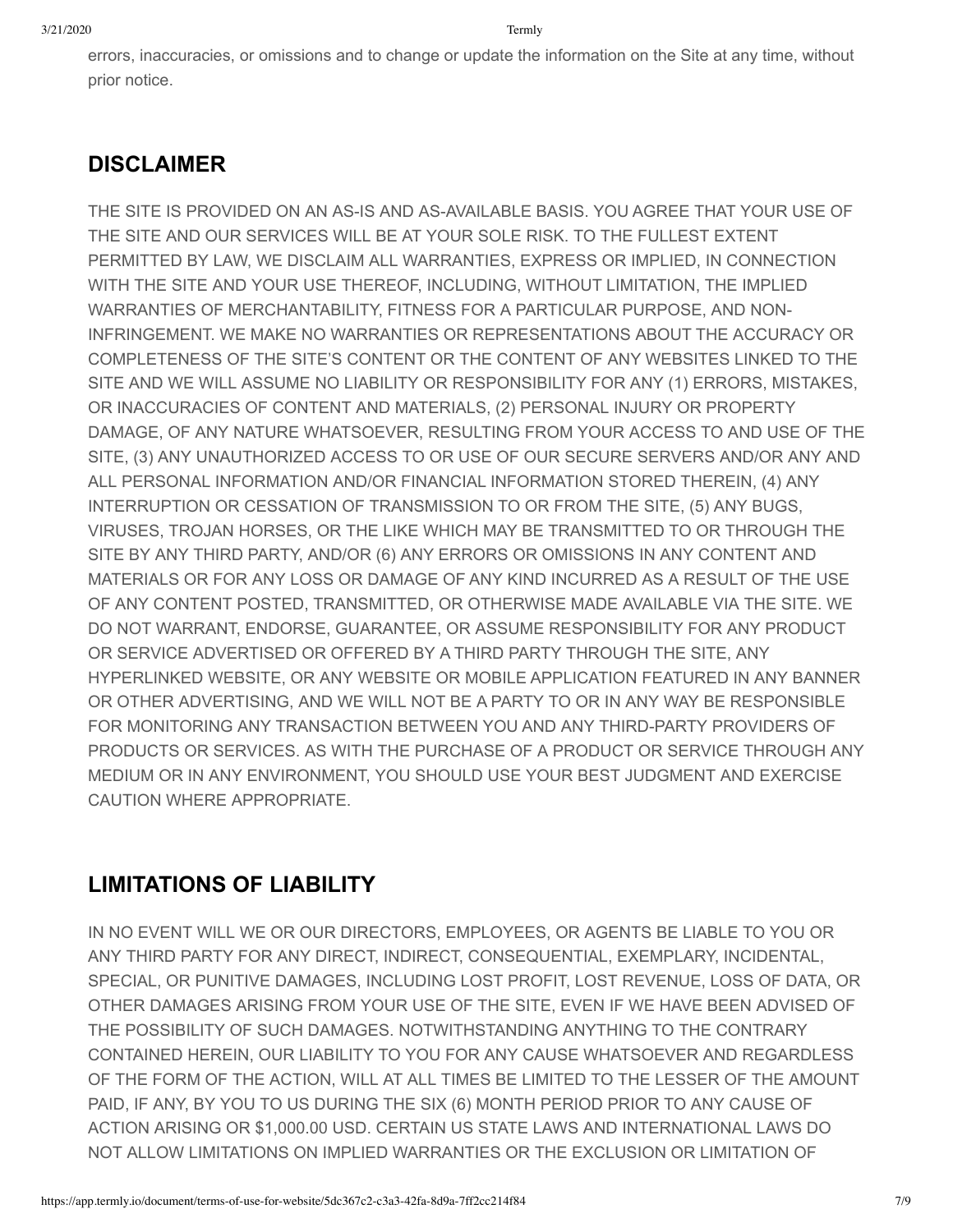CERTAIN DAMAGES. IF THESE LAWS APPLY TO YOU, SOME OR ALL OF THE ABOVE DISCLAIMERS OR LIMITATIONS MAY NOT APPLY TO YOU, AND YOU MAY HAVE ADDITIONAL RIGHTS.

#### **INDEMNIFICATION**

You agree to defend, indemnify, and hold us harmless, including our subsidiaries, affiliates, and all of our respective officers, agents, partners, and employees, from and against any loss, damage, liability, claim, or demand, including reasonable attorneys' fees and expenses, made by any third party due to or arising out of: (1) use of the Site; (2) breach of these Terms of Use; (3) any breach of your representations and warranties set forth in these Terms of Use; (4) your violation of the rights of a third party, including but not limited to intellectual property rights; or (5) any overt harmful act toward any other user of the Site with whom you connected via the Site. Notwithstanding the foregoing, we reserve the right, at your expense, to assume the exclusive defense and control of any matter for which you are required to indemnify us, and you agree to cooperate, at your expense, with our defense of such claims. We will use reasonable efforts to notify you of any such claim, action, or proceeding which is subject to this indemnification upon becoming aware of it.

## **USER DATA**

We will maintain certain data that you transmit to the Site for the purpose of managing the performance of the Site, as well as data relating to your use of the Site. Although we perform regular routine backups of data, you are solely responsible for all data that you transmit or that relates to any activity you have undertaken using the Site. You agree that we shall have no liability to you for any loss or corruption of any such data, and you hereby waive any right of action against us arising from any such loss or corruption of such data.

## **ELECTRONIC COMMUNICATIONS, TRANSACTIONS, AND SIGNATURES**

Visiting the Site, sending us emails, and completing online forms constitute electronic communications. You consent to receive electronic communications, and you agree that all agreements, notices, disclosures, and other communications we provide to you electronically, via email and on the Site, satisfy any legal requirement that such communication be in writing. YOU HEREBY AGREE TO THE USE OF ELECTRONIC SIGNATURES, CONTRACTS, ORDERS, AND OTHER RECORDS, AND TO ELECTRONIC DELIVERY OF NOTICES, POLICIES, AND RECORDS OF TRANSACTIONS INITIATED OR COMPLETED BY US OR VIA THE SITE. You hereby waive any rights or requirements under any statutes, regulations, rules, ordinances, or other laws in any jurisdiction which require an original signature or delivery or retention of non-electronic records, or to payments or the granting of credits by any means other than electronic means.

## **MISCELLANEOUS**